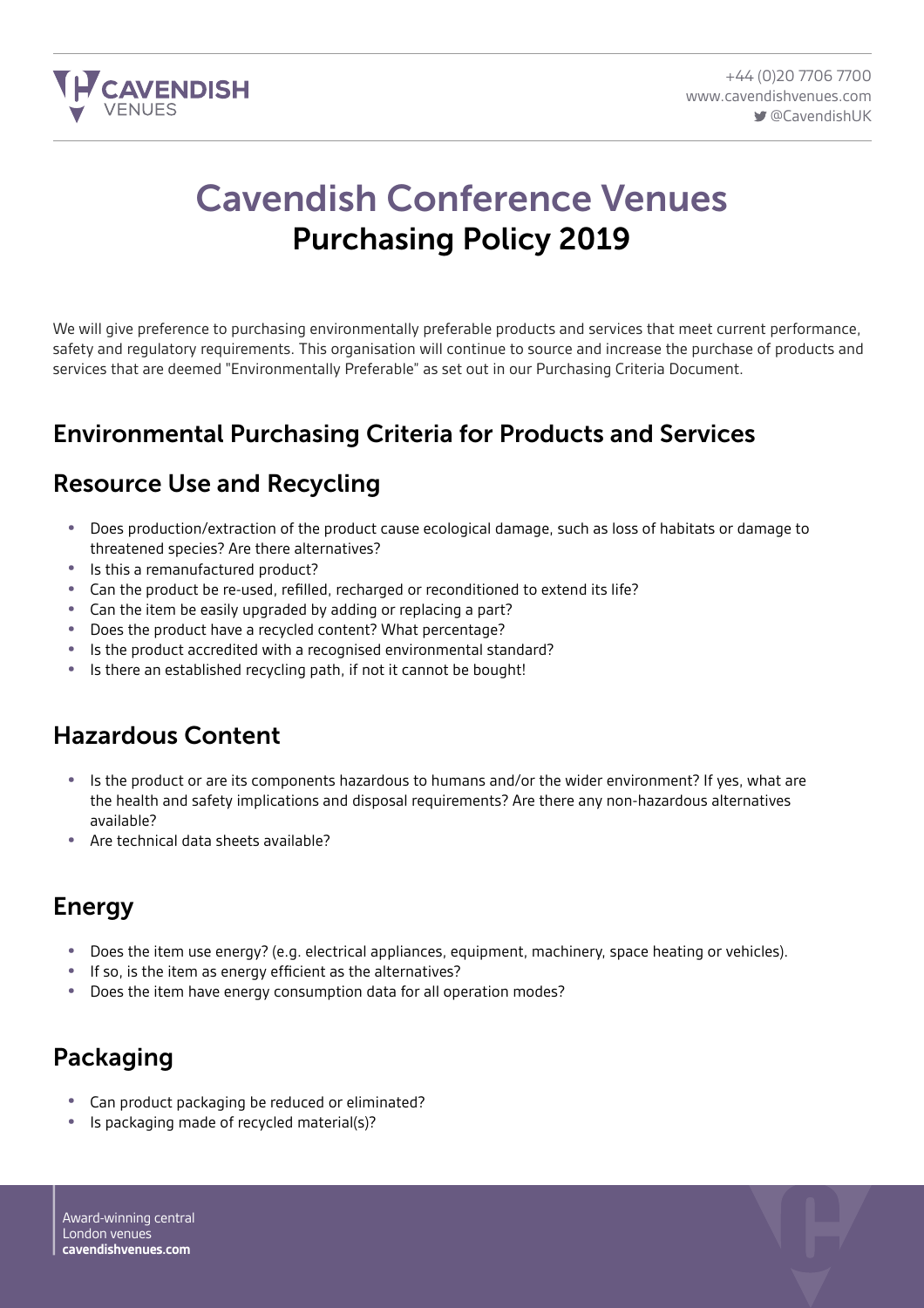

• Can packaging be re-used, recycled or returned, if not it cannot be bought.

#### Food

- Can organically and or fair trade produce be purchased?
- Has the food been genetically modified?

#### **Transportation**

- Is the product locally manufactured and/or locally supplied?<br>• Does the supplier have a Green Transport Plan for their oper
- Does the supplier have a Green Transport Plan for their operations?

### Supplier Environmental Reporting

- Does the supplier have a company Environmental Management System.
- Does the supplier report on their environmental performance against set targets?

### Purchasing - Decision Making

To implement an effective Environmental Purchasing Policy use a step-by-step approach to increase your purchase of greener goods and services. It is important to raise awareness with both current and new suppliers and link with other organisations in the same sector.

Here are some options:

- Focus on products or services that have the greatest environmental impact.
- Examine products that would be highly visible within the company; for example, stationery, or office electrical equipment.
- Integrate reused, refurbished, remanufactured and recycled-content products into your operations. As of the 2012 land fill neutral initiative items which have no demonstrable recycling route cannot be bought.
- Use greener products available through your existing suppliers, such as energy saving office equipment and biodegradable cleaning products.
- Support local manufacturing efforts by purchasing at least a portion of your recycled products from local manufacturers where they exist.
- Actively encouraging suppliers to provide products and services that have a minimum adverse environmental impact, requesting suppliers to identify harmful processes and materials in their manufacturing processes. Seek suppliers that are working towards the phase out of such practices.
- Remember it will not be possible to purchase a green alternative for every product or service. Compromise will be required. It is therefore important to address the significant environmental impacts of your current purchasing policy
- Set targets and dates to achieve changes in purchasing practice. (I.e. all paper to be of recycled content throughout the office by next financial quarter).

Award-winning central London venues **cavendishvenues.com**